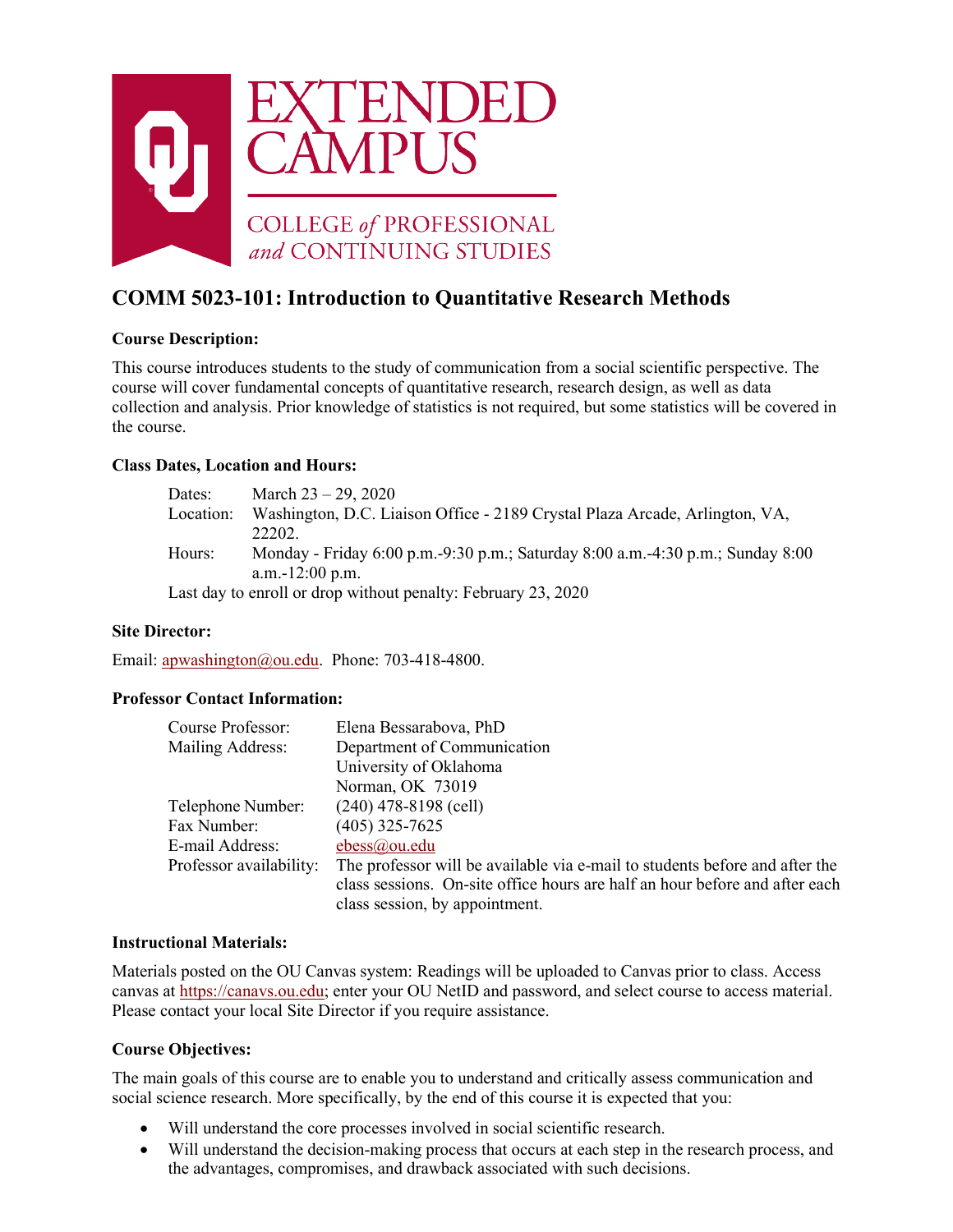- Will be able to design and test basic research questions and hypotheses using appropriate statistical procedures.
- Will be able to appreciate and assess critically a social science project.

| Day        | <b>Topic</b>                                                                            | <b>Readings due</b>                                            | <b>Assignments due</b>                                        |
|------------|-----------------------------------------------------------------------------------------|----------------------------------------------------------------|---------------------------------------------------------------|
| Mon        | Ways of Knowing, Scientific<br>Method, & Theory<br>Development<br>Problems & Hypotheses | Kerlinger & Lee, $2000$ (Ch1)<br>Kerlinger & Lee, $2000$ (Ch2) | In-class activities                                           |
| Tue        | Constructs, Variables, &<br>Definitions                                                 | Kerlinger & Lee, 2000<br>(Ch3)                                 | In-class activities                                           |
| Wed        | Design of Research: General<br>Considerations                                           | Kerlinger $&$ Lee, 2000<br>$(Ch17-19)$                         | In-class activities                                           |
| Th         | Experimental & Quasi-<br><b>Experimental Designs</b>                                    | Kerlinger & Lee, 2000<br>(Ch20, 22)                            | In-class activities                                           |
| Fri        | Sampling and Introduction<br>to Measurement                                             | Babbie, 2013;                                                  | In-class activities                                           |
| <b>Sat</b> | Intro to Statistics                                                                     | Field, 2018                                                    | In-class activities                                           |
| <b>Sun</b> | Final exam                                                                              | N/A                                                            | Final exam (one page,<br>front-to-back crib sheet<br>allowed) |

# **Assignments, Grading and Due Dates:**

# **In-class activities (40% of course grade):**

Students are expected to have read the textbook chapters and articles prior to the beginning of the course. Students should take detailed notes of the material in each chapter and bring to class questions they may have about the various concepts explained.

Students are also expected to attend all classes and come to class prepared. A series of exercises/activities and discussion questions will be completed during every class meeting and will count towards students' final grade.

### **Research article critique (30% of course grade):**

This assignment asks you to compare two **quantitative** research studies published in a communication or communication-related journal **in the past five years.** The instructor will give examples during class of articles that can work for the purpose of this critique. Your comparison of the articles should first describe the two studies, and then compare their strengths and weaknesses, based on the criteria discussed throughout the course.

The paper should be between 10 and 12 pages (excluding the cover page and references) and follow APA  $6<sup>th</sup>$  edition in respect to formatting, writing, and citations.

The paper should be submitted electronically on Canvas under the Research critiques assignment no later than the date specified. Late assignments may incur a grade deduction, at the instructor's discretion. The instructor will return feedback electronically via Canvas.

Papers will be graded based on their content, structure, and writing. Further details about how to write a successful research critique will be discussed in class.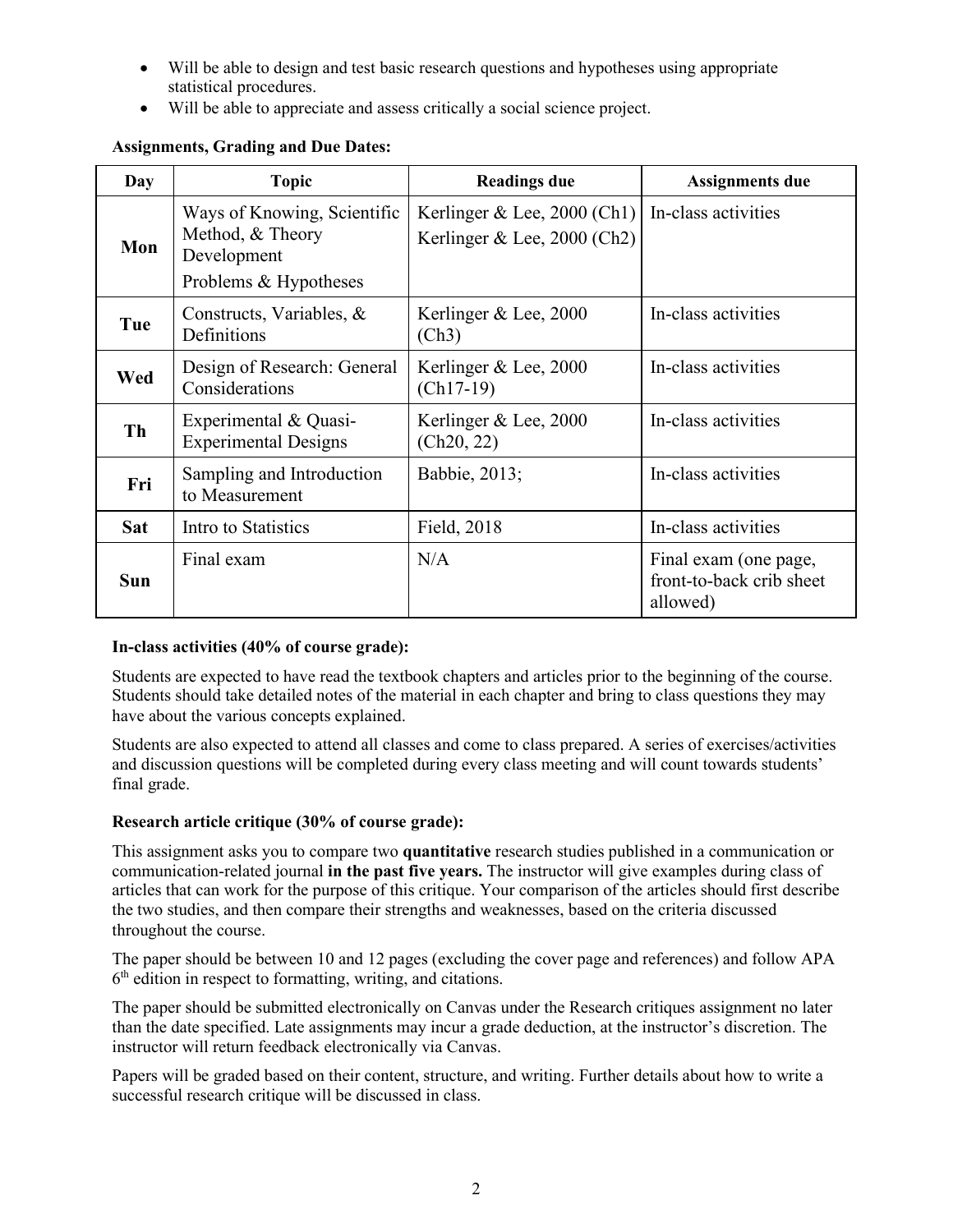### **Final Examination (30% of course grade):**

The final examination will take place during the last class session. Exam questions will be drawn from the required texts from the course, lectures, class discussions, and exercises/activities. Students are allowed to have a one-page (8.5" x 11") front-to-back crib sheet for the exam.

# **Grading:**

This is a letter-graded course: A (90%-100%), B (80%-89%), C (70%-79%), D (60%-69%), or F (<60%).

| <b>Assignment</b>            | <b>Due Date</b>    | <b>Percent of Grade</b> |
|------------------------------|--------------------|-------------------------|
| Attendance and participation | All class sessions | 40%                     |
| Final exam                   | March, 29          | 30%                     |
| Research critique            | April, 19          | 30%                     |

**Notice:** Failure to meet assignment due dates could result in a grade of I (Incomplete) and may adversely impact Tuition Assistance and/or Financial Aid.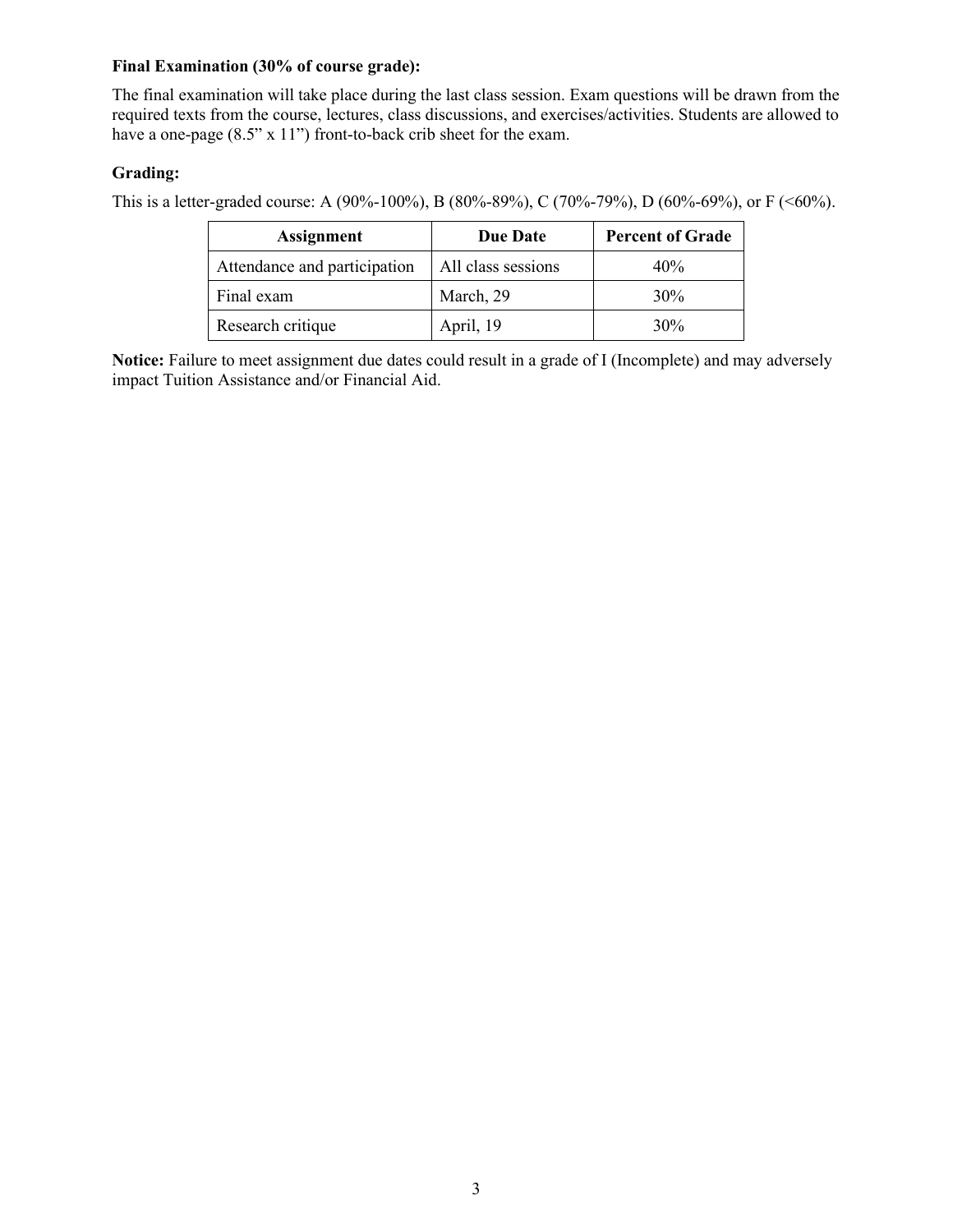### **POLICIES AND NOTICES**

#### **Attendance/Grade Policy**

Attendance and participation in interaction, individual assignments, group exercises, simulations, role playing, etc. are valuable aspects of any course because much of the learning comes from discussions in class with other students. It is expected that you attend all classes and be on time except for excused emergencies.

Excused absences are given for professor mandated activities or legally required activities such as emergencies or military assignments. It is the policy of the University to excuse absences of students that result from religious observances and to provide without penalty for the rescheduling of examinations and additional required class work that may fall on religious holidays. Unavoidable personal emergencies, including (but not limited to) serious illness; delays in getting to class because of accidents, etc.; deaths and funerals, and hazardous road conditions will be excused.

If you are obtaining financial assistance (TA, STAP, FA, VA, Scholarship, etc.) to pay all or part of your tuition cost, you must follow your funding agency/institution's policy regarding "I" (Incomplete) grades unless the timeline is longer than what the University policy allows then you must adhere to the University policy. Students who receive Financial Aid must resolve/complete any "I" (Incomplete) grades by the end of the term or he/she may be placed on "financial aid probation." If the "I" grade is not resolved/completed by the end of the following term, the student's Financial Aid may be suspended make the student ineligible for further Financial Aid.

Students are responsible for meeting the guidelines of Tuition Assistance and Veterans Assistance. See the education counselor at your local education center for a complete description of your TA or VA requirements.

### **Academic Integrity and Student Conduct**

Academic integrity means honesty and responsibility in scholarship. Academic assignments exist to help students learn; grades exist to show how fully this goal is attained. Therefore all work and all grades should result from the student's own understanding and effort.

Academic misconduct is any act which improperly affects the evaluation of a student's academic performance or achievement. Misconduct occurs when the student either knows or reasonably should know that the act constitutes misconduct. Academic misconduct includes: cheating and using unauthorized materials on examinations and other assignments; improper collaboration, submitting the same assignment for different classes (self-plagiarism); fabrication, forgery, alteration of documents, lying, etc…in order to obtain an academic advantage; assisting others in academic misconduct; attempting to commit academic misconduct; destruction of property, hacking, etc…; intimidation and interference with integrity process; and plagiarism. All students should review the Student's Guide to Academic Integrity at http://integrity.ou.edu/students\_guide.html

Students and faculty each have responsibility for maintaining an appropriate learning environment. All students should review policies regarding student conduct at<http://studentconduct.ou.edu/>

#### **Accommodation Statement**

The University of Oklahoma is committed to making its activities as accessible as possible. For accommodations on the basis of disability, please contact your local OU Site Director.

### **Course Policies**

Advanced Programs policy is to order books in paperback if available. Courses, dates, and professors are subject to change. Please check with your OU Site Director. Students should retain a copy of any assignments that are mailed to the professor for the course. Advanced Programs does not provide duplicating services or office supplies.

Any and all course materials, syllabus, lessons, lectures, etc. are the property of professor teaching the course and the Board of Regents of the University of Oklahoma and are protected under applicable copyright.

For more information about Advanced Programs, visit our website at:<http://www.goou.ou.edu/>